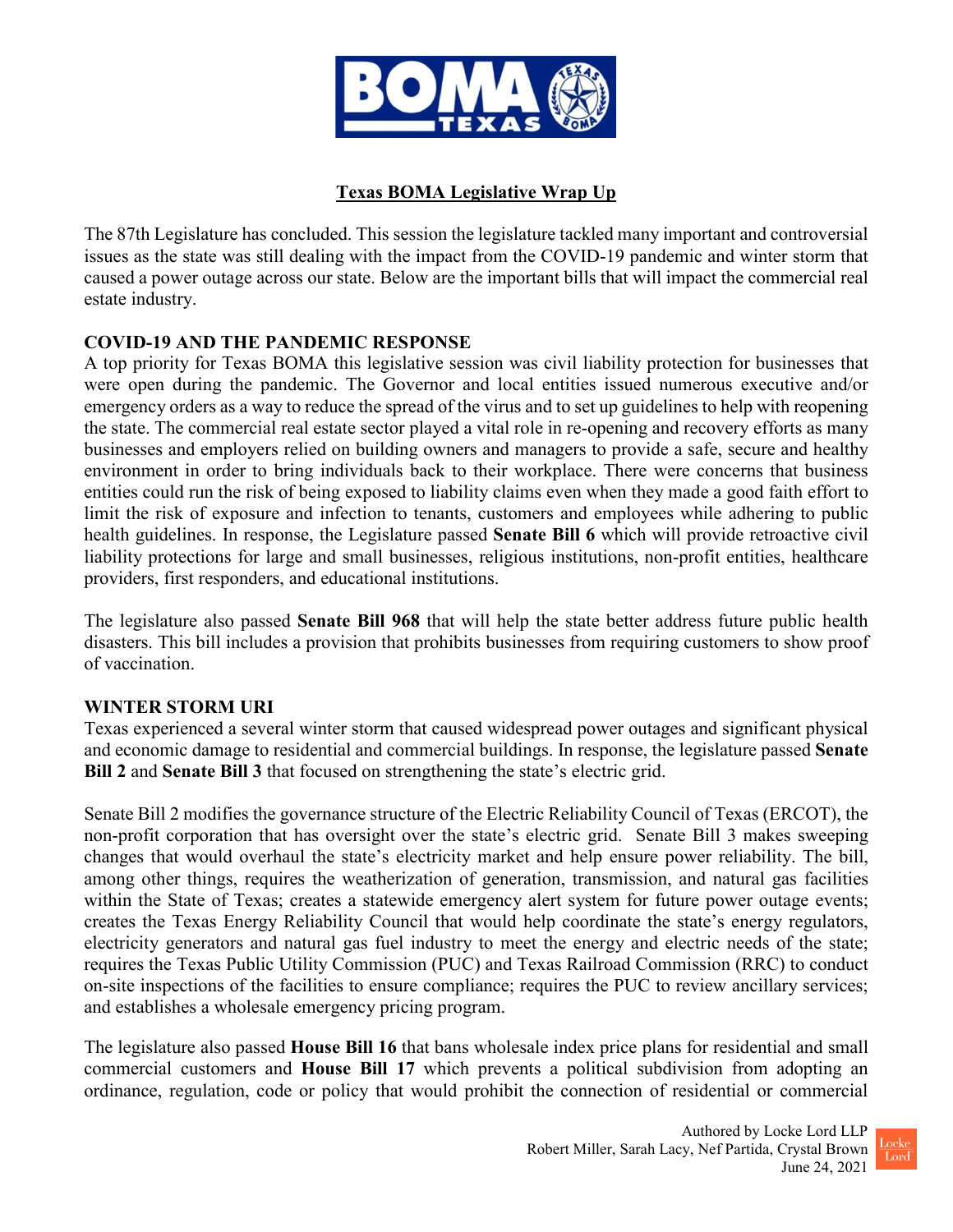

buildings to specific infrastructure based on the type or source of energy that will be delivered to the end user.

### **PROPERTY TAX REFORMS**

Property taxes continues to be one of the largest expenses for Texas BOMA members with many commercial buildings seeing their valuations increase year after year. This session the legislature continued its efforts to reform the state's property tax and appraisal system.

*Closing the Loophole in SB 2:* In 2019, the legislature passed SB 2 which required voter approval when local governmental entities increase property tax revenue by more than 3.5 percent. The law provided an exemption for taxing entities if there is a disaster declared in the area. There were some jurisdictions that attempted to use the pandemic disaster declaration as a way to increase revenue above the 3.5 percent voter-approval rate back to 8 percent. This session the legislature passed **Senate Bill 1438** which seeks to clearly codify when the disaster exception would apply and for how long. The bill also specifies which types of disasters apply for the exemption (ex: tornado, hurricane, flood, wildfire, or other calamity) and specifically excludes those types of disasters that would not apply (ex: drought, epidemic, or pandemic). Furthermore, **Senate Bill 1427** specifies that for purposes of determining if property in a disaster area was eligible for a temporary property tax exemption, "damage" would mean physical damage.

*Equal and Uniform, Appraisal Caps, and Sales Price Disclosure:* Texas BOMA was able to prevent the passage of certain property tax reform bills that would have been detrimental to our industry.

- *Equal and Uniform*: Texas law requires appraisal districts to assess property values on an equal and uniform basis, ensuring similar properties are valued in a similar manner. **House Bill 1099** would have restricted the use of equal and uniform property tax appraisal reviews. This bill failed to receive a hearing.
- *Appraisal Caps*: Several appraisal cap bills were filed this session that would have restricted how much property valuations can increase on real property. None of these bills received a hearing.
- *Sales Price Disclosure*: Texas is a non-disclosure state which means that real estate sales prices do not need to be publicly disclosed to a government entity. **House Bill 1101** would have required mandatory sales prices disclosure in real property sales. The bill was left pending in committee.

#### **PERMITLESS CARRY**

The legislature passed **House Bill 1927** which makes it legal for a person 21 years or older to carry a firearm without first obtaining a handgun license if they are not prohibited by state or federal law from possessing a handgun. A business may provide notice that firearms are prohibited on the property by posting a sign at each entrance to the property.

# **INTERNATIONAL PLUMBING CODE**

Texas BOMA again supported efforts to require the Texas State Board of Plumbing Examiners to adopt one single plumbing code, the International Plumbing Code (IPC). Current law allows Texas cities to operate under the plumbing provisions of either the IPC or the Uniform Plumbing Code (UPC). However, **House Bill 3803** was left pending in committee and failed to pass.